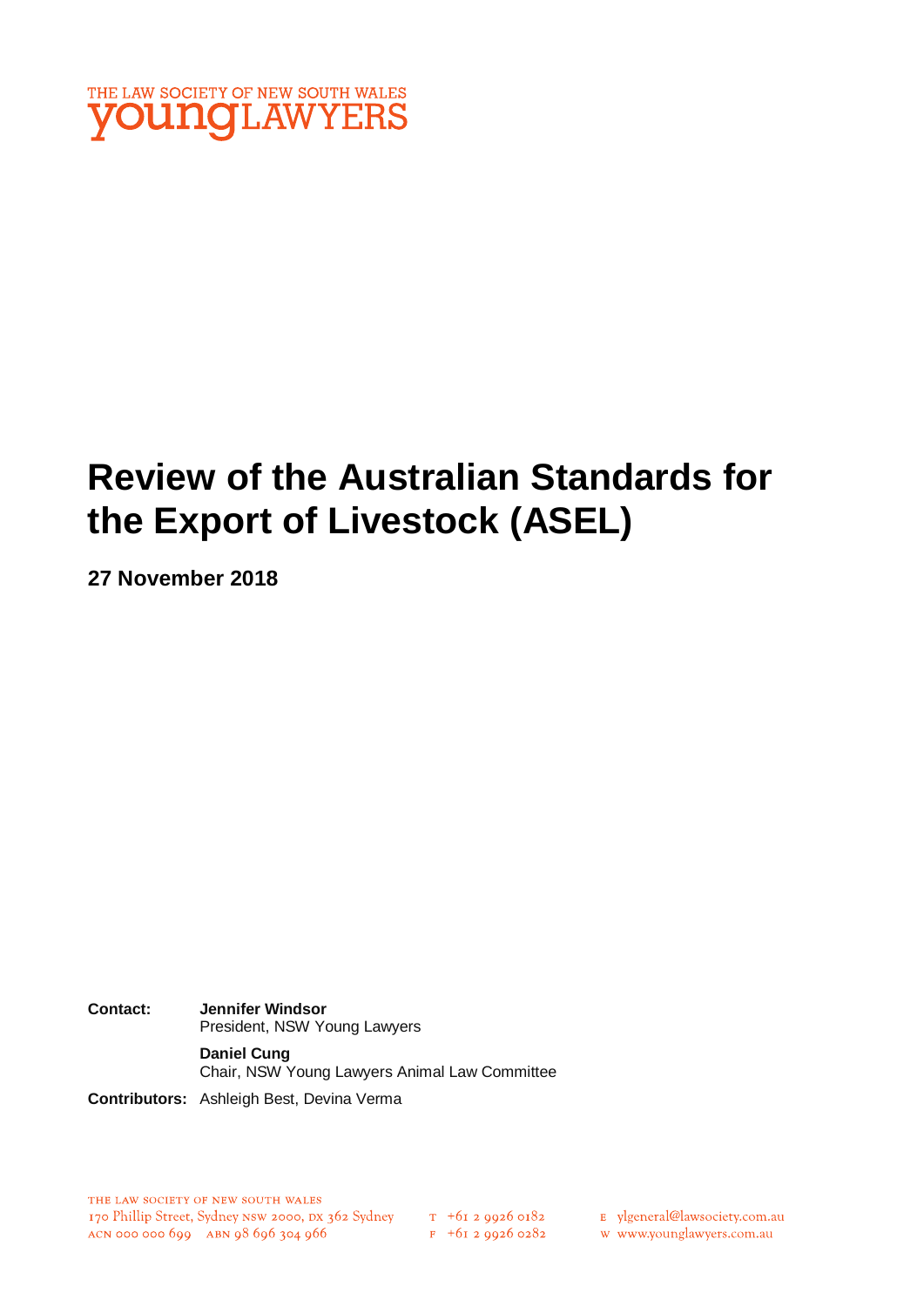

# The NSW Young Lawyers Animal Law Committee (**Committee**) makes the following submission in response to the Review of the ASEL (**Review**).

#### **NSW Young Lawyers**

NSW Young Lawyers is a division of The Law Society of New South Wales. NSW Young Lawyers supports practitioners in their professional and career development in numerous ways, including by encouraging active participation in its 15 separate committees, each dedicated to particular areas of practice. Membership is automatic for all NSW lawyers (solicitors and barristers) under 36 years and/or in their first five years of practice, as well as law students. NSW Young Lawyers currently has over 15,000 members.

The Committee comprises a group of over 400 members interested in animal welfare and laws regulating the treatment of animals. The Committee aims to raise awareness and provide education to the legal profession and wider community, while increasing understanding about the importance of protecting animals from abuse and neglect. A common theme amongst Committee members is a passion and desire to use their legal skills and the law to help improve the lives of animals.

## **Summary of Recommendations**

The Committee submits that:

- 1. The definition of 'notifiable incident' contained in the Draft Standards prepared in connection with the review should be clarified expressly to embrace incidents which are common or expected;
- 2. Reports of notifiable incidents should include information about action taken to address the incident to which the report relates;
- 3. The process of accrediting stockpersons and veterinarians should be amended to involve the Australian Veterinary Association and the RSPCA, in order to enhance independence and accountability;
- 4. The regulatory approach should be amended to ensure that compliance is a strictly required and that failure to comply with standards is met with adequate penalties; and
- 5. Although innovation by industry participants to enable them to meet and exceed standards should be encouraged, strategies developed through such innovation should not be considered to be valid alternatives to the satisfaction of baseline standards.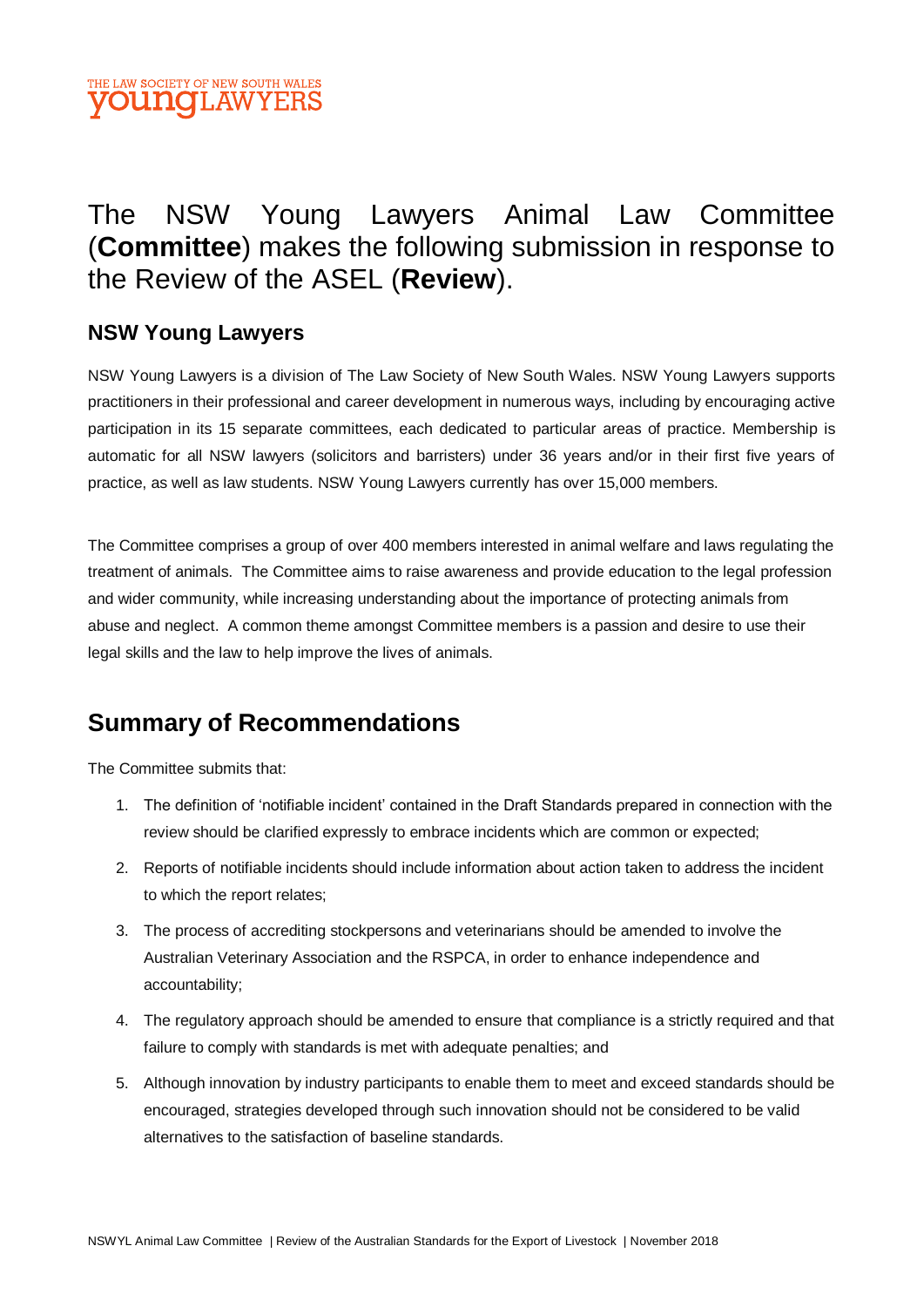#### THE LAW SOCIETY OF NEW SOUTH WALES **OUNCLAWYERS**

## **Discussion**

### **Voyage reporting**

In summary, Draft Standard 4F.1 establishes the following requirements in relation to export by sea:

- 1. If a notifiable incident occurs at any time, a report must be provided to the relevant Australian Government agency by the Master of the vessel or on-board accredited veterinarian: Draft Standard 4F.1(a);
- 2. The report must be made within twelve hours of the notifiable incident occurring: Draft Standard 4F.1(b); and
- 3. If the notifiable incident involves a mortality rate or average daily mortality rate equal to or greater than the reportable level, a report must be provided that includes:
	- a. Details of the mortalities;
	- b. Potential causes;
	- c. The location and estimated time of arrival of the subject vessel: Draft Standard  $4F.1(3).<sup>1</sup>$

A 'notifiable incident' is defined as one which 'has the potential to cause serious harm to the health and welfare of animals.<sup>'2</sup> The mere fact of exporting animals live has the potential to cause serious harm to their health and welfare; in 1985, the Senate Select Committee on Animal Welfare described the practice as 'inimical to good animal welfare'.<sup>3</sup> Accordingly, the definition of 'notifiable incident' should be clarified to ensure that distress and injury occurring as inexorable consequences of export by sea cannot be dismissed. For example, any psychological stress experienced by livestock being exported by sea as a result of their confinement should be a 'notifiable incident', notwithstanding that it might be a common outcome of live export. The Committee recommends that the Draft Standards should instead define a 'notifiable incident' as one which 'has the potential to cause serious harm to the health and welfare of animals, *including incidents which are common or expected to occur*.'

Additionally, it is unclear why reports of notifiable incidents involving a mortality rate or average daily mortality rate equal to or greater than the reportable level are not currently required to contain details of remedial action taken to abate the notifiable incident or further similar incidents. Draft Standard 4F.1(3) should be amended to include a requirement for the report to identify – with precision – the response of onboard personnel to the notifiable incident.

## **Onboard personnel**

Draft Standard 3B.5 establishes the requirement that the 'on-board management of livestock of sea must ensure the health and welfare of animals throughout the voyage', and continues by setting out the roles of accredited veterinarians, accredited stockpersons and competent stock handlers.

l

<sup>1</sup> Department of Agriculture and Water Resources - Review of the Australian Standards for the Export of Livestock –

Technical Advisory Committee, *Draft Standards* (30 October 2018) 12.

<sup>2</sup> Ibid 12.

<sup>3</sup> Senate Select Committee on Animal Welfare, *Report – Export of Live Sheep from Australia* (1985) 185–186.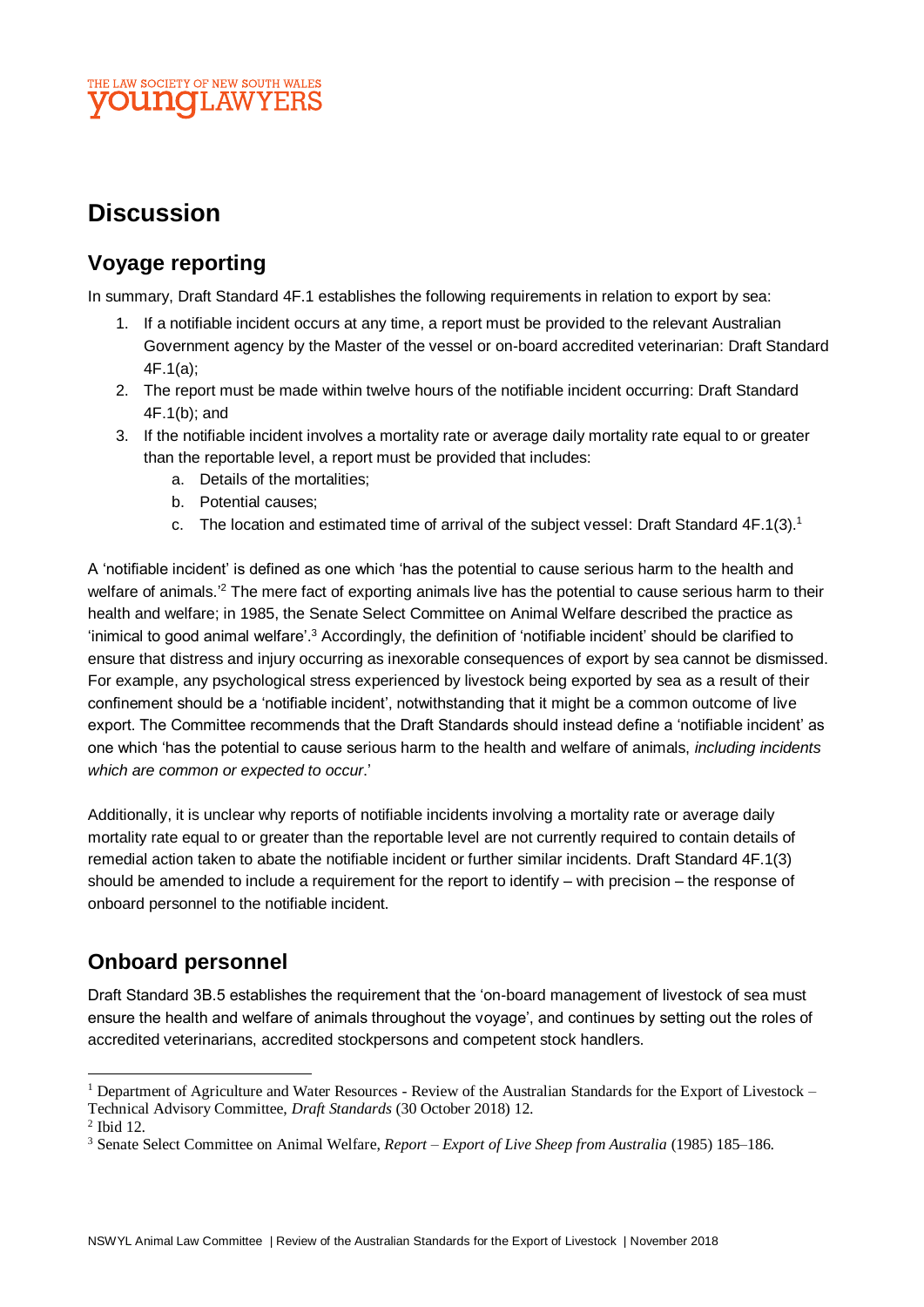

The Definitions to the Draft Standards define:

- 1. Accredited stockperson[s] as stockpersons who are accredited by LiveCorp for the shipboard husbandry of livestock; and
- 2. An accredited veterinarian as a veterinarian who is accredited under section 4A.07 of the *Export Control (Animals) Order 2004* to carry out duties in relation to the export of livestock. Otherwise known as an Australian Government Accredited Veterinarian.

These are the only roles carrying accreditation which the Draft Standards define. It is notable that the accrediting bodies, LiveCorp in the case of stockpersons and the Australian Government in the case of veterinarians, each have an economic interest in the live export industry. Further, the Committee notes that these entities do not have specific and exclusive expertise in the disciplines they accredit.

The Committee does not suggest that LiveCorp or the Australian Government should be excluded from the accreditation process entirely. However, in the interests of independence and transparency, entities with relevant expertise in animal management and veterinary science, such as the Australian Veterinary Association or the Royal Society for the Prevention of Cruelty to Animals should be involved in accrediting individuals for the purposes of employment on live export vessels.

Insofar as this would require an amendment to the *Export Control (Animals) Order 2004,* the Committee notes that the *Order* is delegated legislation and does not require the passage of an Act of Parliament to be amended.

#### **Regulatory approach**

The Stage 2: Draft Report states as follows:

The committee is mindful that the current ASEL is predominately an input based regulation model. It assumes that if the inputs are controlled then a satisfactory animal welfare outcome will follow.

However, best practice regulation is to focus on the outcomes desired and to promote compliance via incentive based mechanisms as well as input based processes. This encourages innovation in achieving the desired outcomes rather than simply 'ticking the boxes' to demonstrate compliance with the regulation.

An input based regulation model assumes that there is only one way – the regulated way – to achieve the desired outcomes. Achieving good animal welfare outcomes can be achieved by different combinations of factors and the proportion of each…

The committee accepts that there needs to be a minimum set of requirements and has outlined these in earlier chapters. Minimum standards and enforcement are essential if the public is to regain trust in the system. But it also believes that there should be scope for the Regulator to reward superior performance based on demonstrated outcomes. It has the data to identify those operators who consistently achieve better welfare outcomes including low mortality and other reportable incidents and those that do not. The AAVs—and now independent observers—are able to report on the results of innovative practices being used and their results, and how different combinations of inputs can achieve the same or better outcomes. This should be encouraged,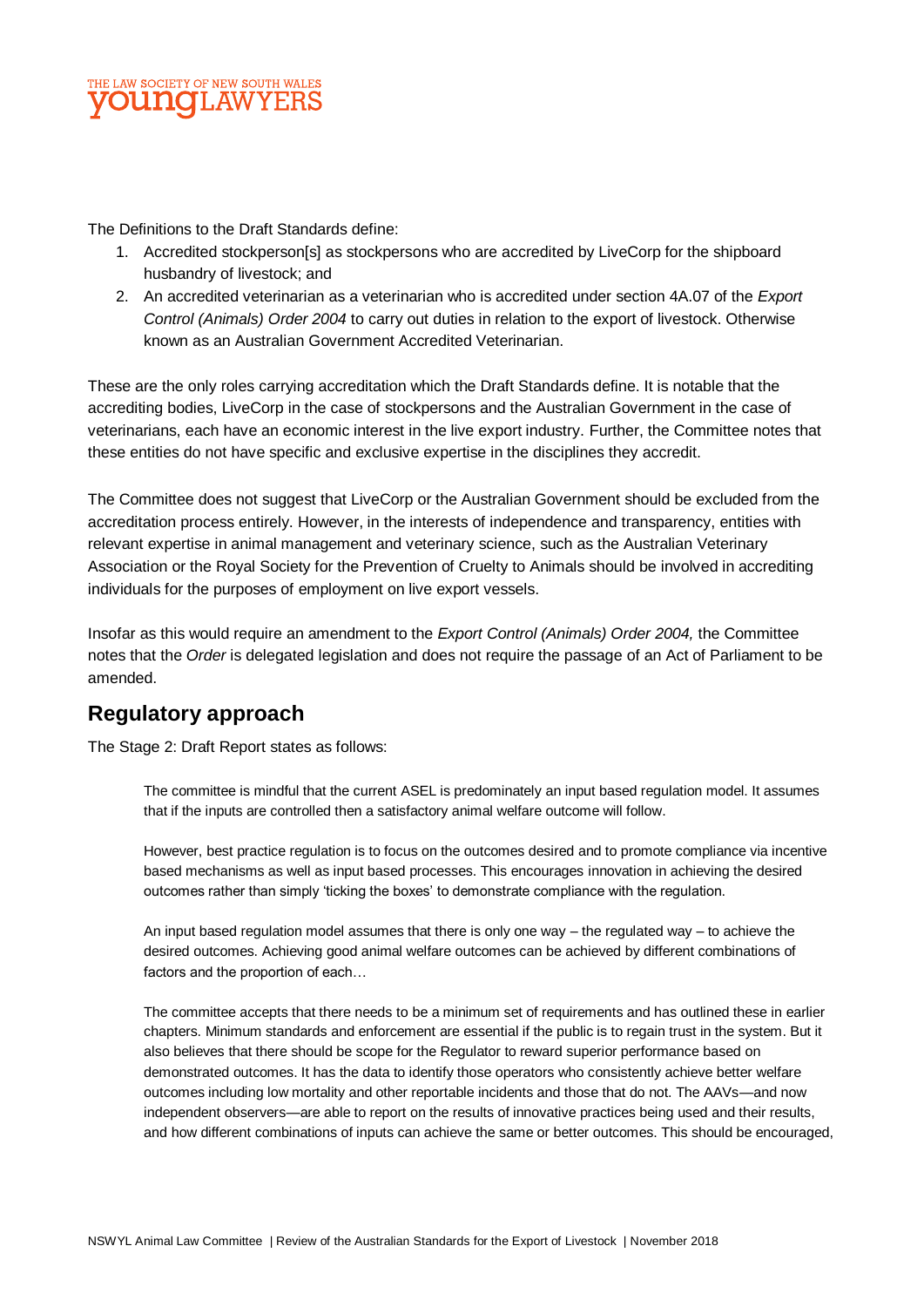

not discouraged by limiting operators to just the requirements of the standard and not considering alternative, innovative ways in which to achieve the desired welfare outcomes.<sup>4</sup>

The Committee is particularly concerned with this aspect of the Draft Report.

First, the suggestion of the second paragraph extracted above, being that best practice regulation involves a combination of input and incentive based regulation, overlooks the fact that participation in an industry such as the live animal export trade, given the impact upon those animals-is a privilege, not an entitlement. Strict compliance should be a baseline expectation, and violations should be met with substantial penalties to ensure a deterrence effect. If participants are not unconditionally prepared to comply with the standards, and instead require incentives to do so, they should no longer be permitted to participate in the industry.

Secondly, the Committee strongly opposes the inclusion of any scope within the regulatory framework for derogation from the baseline standards. Not only would such an approach complicate the administration of the legislative instruments regulating the industry, it would also represent a clear attempt to construct a mechanism by which participants can circumvent obligations to which they would otherwise be subject. The Committee encourages the development of innovative strategies for the improvement of animal welfare in the live export industry that ensure participants can meet or exceed baseline standards; however, the implementation of such strategies should not be relied on as a justification for departing from foundational standards.

#### **Concluding Comments**

 $\overline{a}$ 

NSW Young Lawyers and the Committee thank you for the opportunity to make this submission. If you have any queries or require further submissions please contact the undersigned at your convenience.

<sup>4</sup> Department of Agriculture and Water Resources - Review of the Australian Standards for the Export of Livestock – Technical Advisory Committee, *Stage 2: Draft Report* (2018) 65-66.